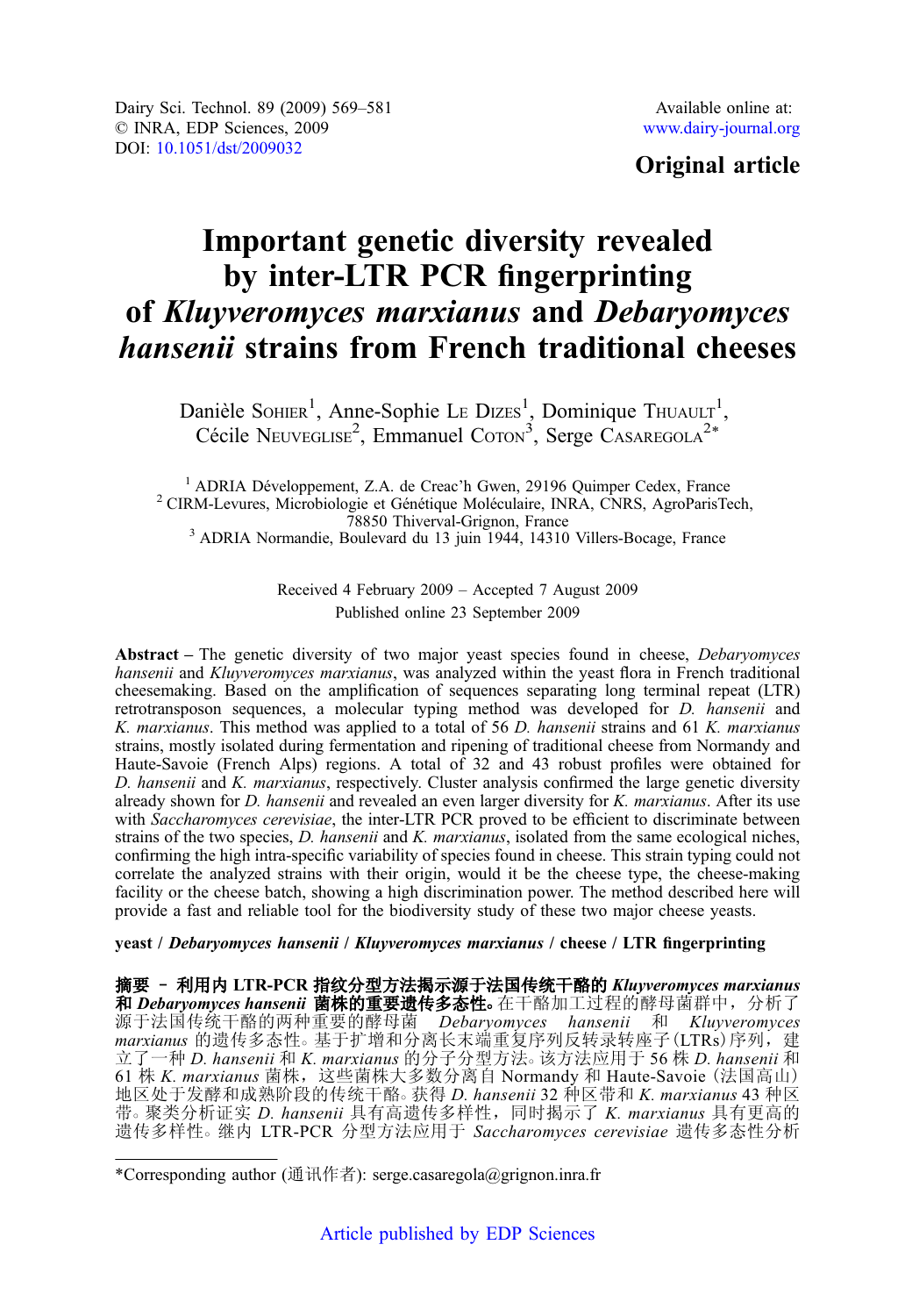后,将该方法应用于分离自相同生境且高度种内变异菌株 D. hansenii 和 K. marxianus 的 遗传多态性研究,该方法能有效对 D. hansenii 和 K. marxianus 进行分型。这种菌株分型 方法与所研究菌株的起源、干酪类型、干酪制作设备以及干酪批次无相关性,显示了高 度区分能力。该方法为干酪中的两种主要酵母菌 D. hansenii 和 K. marxianus 的遗传多态 性分析提供了一个快速可靠的工具。

## yeasts / Debaryomyces hansenii / Kluyveromyces marxianus / 干酪 / LTR 指纹分型

Résumé – Une diversité génétique importante révélée par les empreintes de PCR inter-LTR de souches de *Debaryomyces hansenii* et Kluyveromyces marxianus isolées de fromages traditionnels français. La diversité génétique de deux levures majeures des fromages, *Debaryomyces* hansenii et Kluyveromyces marxianus, a été analysée dans la flore-levures de fromages français traditionnels. Basée sur l'amplification des séquences qui séparent les « Long Terminal Repeats » des rétrotransposons (LTR), une méthode de typage moléculaire a été développée pour D. hansenii et K. marxianus. La méthode a été appliquée à 56 souches de D. hansenii et 61 souches de K. marxianus, pour la plupart isolées pendant l'affinage de fromages traditionnels de Normandie et de Haute-Savoie. Un total de 32 et 43 profils robustes a été obtenu pour D. hansenii et K. marxianus, respectivement. Une analyse hiérarchique a confirmé la grande diversité génétique déjà observée pour *D. hansenii* et a révélé une grande diversité chez K. marxianus. Apres son utilisation chez Saccharomyces cerevisiae, la PCR inter-LTR s'est montrée très efficace pour discriminer entre isolats de D. hansenii et K. marxianus isolés des mêmes niches écologiques, confirmant ainsi la grande variabilité intra-spécifique des espèces présentes dans le fromage. Le typage de ces souches n'a pu être corrélé à la provenance des souches, que ce soit avec le type de fromage, la fromagerie ou le lot, indiquant un grand pouvoir de discrimination lors de ce typage. La méthode développée ici apporte un outil rapide et robuste pour étudier la biodiversité de ces deux espèces.

levures / Debaryomyces hansenii / Kluyveromyces marxianus / fromages / empreintes LTR

## 1. INTRODUCTION

Large-scale industrial processes relying on the use of selected starter cultures led to a low variability in the dairy microflora. Moreover, sanitation processes, such as milk pasteurization, which has a fundamental role in the control of pathogenic bacteria, also resulted in a significant reduction of the natural bacterial populations involved in naturally fermented and ripened cheese production. However, some traditional dairy products are still fermented and ripened using unselected starters and, therefore, correspond to a wide range of products with different flavors, texture and microbiological qualities [\[6](#page-11-0), [29](#page-12-0)]. Moreover, the importance of raw milk as a source of strains harboring genetic diversity has been outlined in traditional cheese produced without pasteurization [\[9](#page-11-0)]. Finally, the existence of area typical wild strains would account for the recognized area particularity, allowing cheese labeling according to PDO (protected designation of origin). Thus, these products have been proposed as sources for new strains of interest for use in food fermentation and ripening.

Several species, Debaryomyces hansenii, Kluyveromyces lactis, Kluyveromyces marxianus and Yarrowia lipolytica, mainly constitute the yeast flora in dairy products and cheeses [\[12\]](#page-11-0) where they contribute to the development of texture and flavor during the ripening process [[27\]](#page-12-0). The need for new strains in the dairy industry and for a deeper knowledge of the natural microflora present in typical dairy products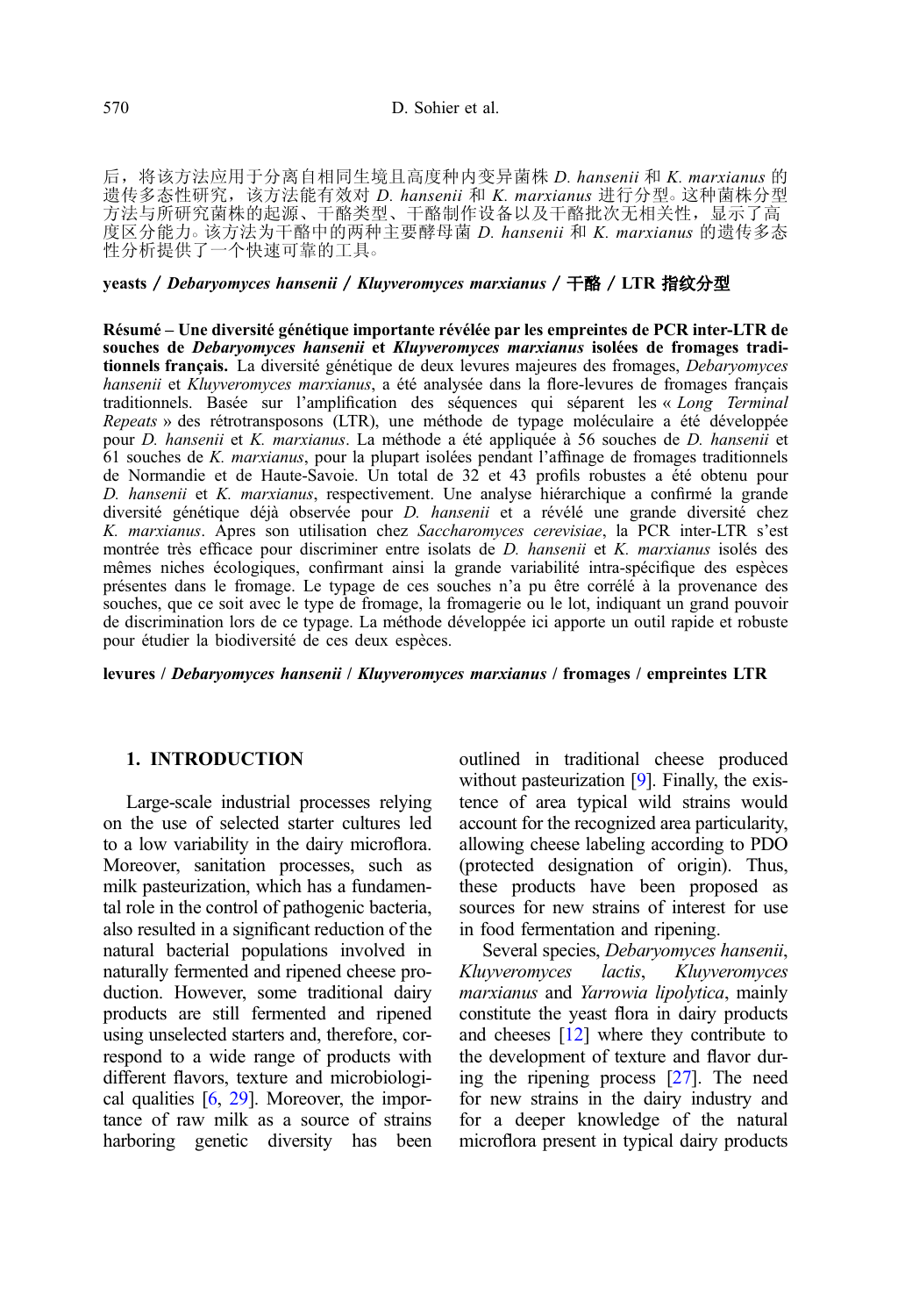led to the study of the biodiversity of the most common yeast species involved in traditional cheese ripening.

To assess this biodiversity, several molecular approaches were used. For years, Saccharomyces cerevisiae strains were routinely characterized with RFLP (restriction fragment length polymorphism) analysis of chromosomal or mitochondrial DNA or electrophoretic karyotyping [[1,](#page-10-0) [3](#page-11-0), [32\]](#page-12-0). Techniques based on the PCR amplification of known sequences rather than repeated sequences have proved to be faster and just as efficient as RFLP analysis [\[14\]](#page-11-0). Yet, molecular methods for typing most nonconventional yeast species lack, mainly because of the paucity of available sequences. Repeated sequences within microsatellites [\[13](#page-11-0), [28\]](#page-12-0) or tRNA [[23](#page-12-0)] were used as primers to generate strain-specific patterns.

Sequencing data on some yeast species that contribute to cheesemaking such as D. hansenii var. hansenii [\[17\]](#page-11-0) and K. marxi*anus var. marxianus*  $[18]$  $[18]$ , referred to further on as D. hansenii and K. marxianus, respectively, are now available. These sequence data were used to detect and describe retrotransposons [\[22](#page-12-0)]. Retrotransposons are mobile elements responsible for genomic polymorphism. These elements transpose via mRNA intermediates [[4\]](#page-11-0). In yeasts, the large majority of retrotransposons consist of long terminal repeat (LTR) retrotransposons, the so-called Ty in S. cerevisiae. The most common LTR retrotransposon of D. hansenii is Tdh5, a member of the Ty5 family. In *K. marxianus*, only one LTR retrotransposon has been identified, Tkm1, a member of the Ty1/*copia* family [\[22\]](#page-12-0). Excision of the retrotransposon through a homologous recombination at the bordering LTRs leaves an isolated, or so called, solo LTR. Solo LTRs outnumber the full-length elements in the genome. These repeated sequences were successfully used for the typing of S. cerevisiae strains [\[16](#page-11-0), [21\]](#page-12-0) and of other organisms [[15\]](#page-11-0), through the PCR amplification of implicated sequences. Estimation of the number of LTR retrotransposons in *D. hansenii* and *K. marxianus*  $\overline{11}$ , [22](#page-12-0)] indicated that an inter-LTR PCR fingerprinting method could be developed for these species. In this work, sequences of retrotransposons present in K. marxianus and D. hansenii [\[22](#page-12-0)] were used to develop a method based on the PCR amplification of sequences separating LTRs in the genome, using oligonucleotide primers designed within these LTRs. The developed inter-LTR PCR method was used to carry out genomic fingerprinting of strains isolated from traditional cheeses.

## 2. MATERIALS AND METHODS

## 2.1. Yeast strains and growth conditions

Strains were obtained from the Centre International de Ressources Microbiennes (CIRM-Levures, [http://www.inra.fr/cirmle](http://www.inra.fr/cirmlevures)[vures](http://www.inra.fr/cirmlevures)) and are listed in Table I. Most of the strains were isolated during the ripening of different types of traditional French cheeses from different regions: Camembert from Normandy, Chevrotin des Aravis from the Alps (Haute-Savoie) and Saint-Nectaire from Massif-Central [[2,](#page-11-0) [10](#page-11-0), [20\]](#page-12-0). Few strains were from Spanish Roncal cheese [[28](#page-12-0)]. Strains were cultured at 28 °C overnight with agitation in liquid YPD medium (glucose 1% – Sigma Aldrich, St. Quentin, France; Bacto yeast extract 1% and Bacto peptone 1% –BD, Le Pont de Claix, France).

## 2.2. Oligonucleotidic primers

LTR sequences were aligned using the ClustalX program [\(http://bips.u-strasbg.fr/](http://bips.u-strasbg.fr/fr/Documentation/ClustalX/) [fr/Documentation/ClustalX/\)](http://bips.u-strasbg.fr/fr/Documentation/ClustalX/) and primers were designed in the conserved regions, i.e. oligonucleotides DH8 and DH9 from the D. hansenii LTR retrotransposon Tdh5 (Accession No. AJ439552) and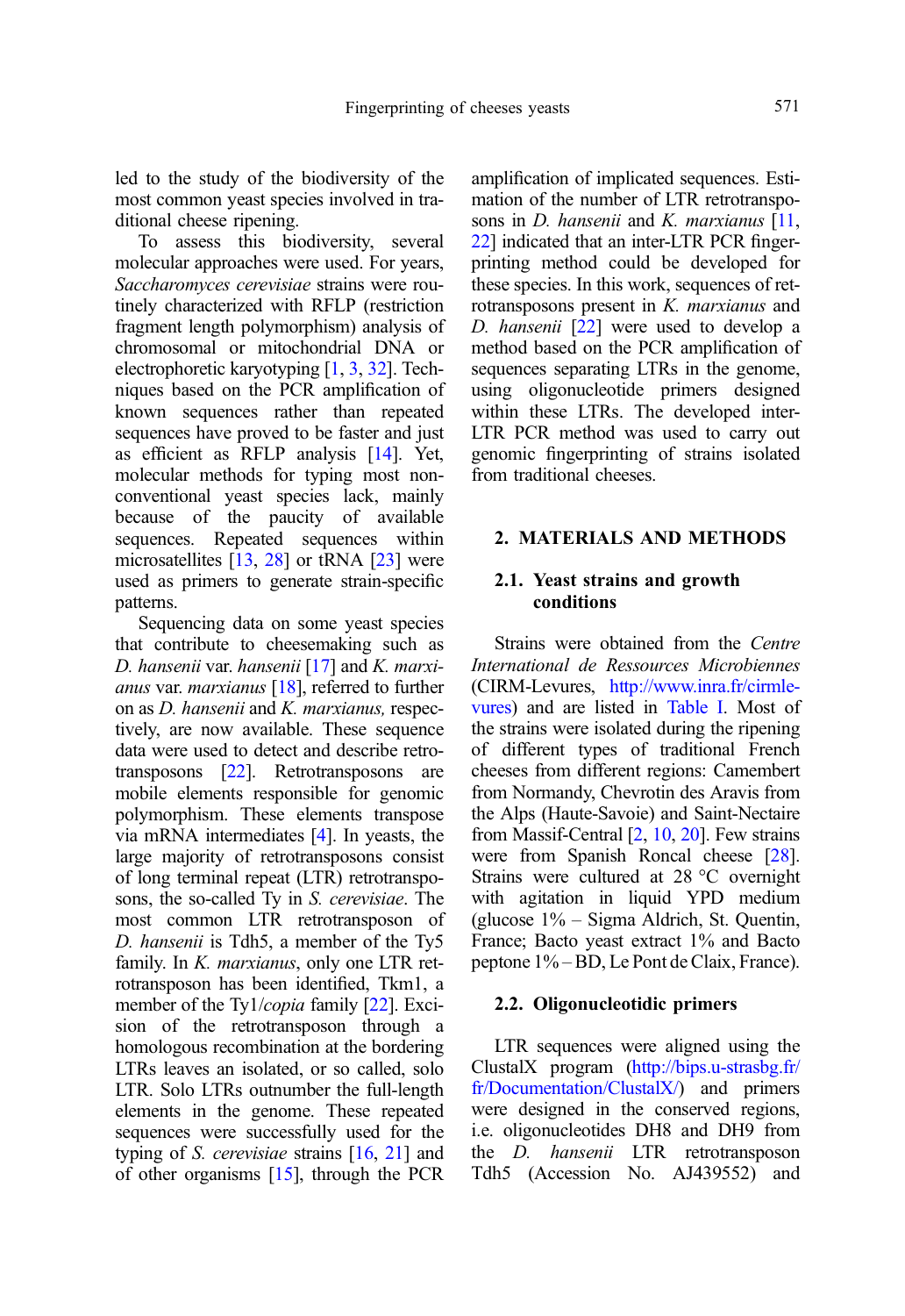| Biotope of origin        | Geographical area<br>of sampling | <b>Strains</b>                                    |  |  |
|--------------------------|----------------------------------|---------------------------------------------------|--|--|
| Camembert (raw milk)     | Normandy, France                 | CLIB 607, 608, 609, 656, 684, 685, 686, 702       |  |  |
| Chevrotin des Aravis     | Haute-Savoie, France             | CLIB 594, 616, 617, 618, 657, 659, 661, 662,      |  |  |
| (raw milk goat's cheese) |                                  | 663, 664, 665, 670, 671, 672, 673, 674, 675, 676, |  |  |
|                          |                                  | 677, 678, 679, 680, 681, 689, 690, 691, 692,      |  |  |
|                          |                                  | 693, 695, 696, 697, 698, 701                      |  |  |
| Saint-Nectaire cheese    | Massif Central,                  | CLIB 622, 623, 626, 627, 628                      |  |  |
|                          | France                           |                                                   |  |  |
| Roncal cheese            | Navarra, Spain                   | CLIB 236, 238, 239                                |  |  |
| Cheese                   | France                           | <b>CLIB 249</b>                                   |  |  |
| Cheese                   | Russia                           | <b>CLIB 541</b>                                   |  |  |
| Beer                     | Denmark                          | CLIB 197 <sup>T</sup>                             |  |  |
| N/A                      | Japan                            | <b>CLIB</b> 195                                   |  |  |
| Foodstuff                | France                           | <b>CLIB 542</b>                                   |  |  |
| Human                    | Hungary                          | <b>CLIB 545</b>                                   |  |  |
| Environment              | USA                              | <b>CLIB 539</b>                                   |  |  |

Table IA. List of the 56 D. *hansenii* strains used in this study.

N/A, not available.

|  |  |  |  |  |  |  | Table IB. List of the 61 K. marxianus strains used in this study. |  |  |  |  |  |
|--|--|--|--|--|--|--|-------------------------------------------------------------------|--|--|--|--|--|
|--|--|--|--|--|--|--|-------------------------------------------------------------------|--|--|--|--|--|

| Biotope of<br>origin    | Geographical<br>area of sampling | <b>Strains</b>                                                                                                                                                                                              |
|-------------------------|----------------------------------|-------------------------------------------------------------------------------------------------------------------------------------------------------------------------------------------------------------|
| Camembert<br>(raw milk) | Alençon, Normandy,<br>France     | CLIB 720, 735, 736, 755, 756, 757, 758, 759,<br>760, 761, 765, 766, 767, 768, 769, 770, 771,<br>772, 773, 775, 776 and TL 91, 27, 38, 46a,<br>48, 73, 89, 90, 99, 100, 121, 134, 136, 138,<br>166, 201, 202 |
| Camembert<br>(raw milk) | Elsewhere,<br>Normandy, France   | CLIB 777, 780, 783, 784, 785, 787, 788 and<br>TL 220, 221, 225, 240, 265, 267, 269, 270, 277,<br>285, 287, 291, 294, 295, 297, 298                                                                          |

oligonucleotides KM1 and KM2 from the K. marxianus LTR retrotransposon Tkm1 (Accession No. AJ439546). Primers used in this study are described in [Table II](#page-4-0).

## 2.3. Fingerprinting conditions

Genomic DNA was extracted using the Dneasy Plant Kit (Qiagen, Les Ulis, France) and quantified by fluorimetry with PicoGreen (Invitrogen, Cergy-Pontoise, France) following the manufacturer's instructions. Primers were synthesized and purified by HPLC (Proligo, Évry, France). Amplification reactions were performed in a 50-μL volume containing the total genomic DNA quantity required: 1  $\mu$ mol·L<sup>-1</sup> of each primer,  $500 \mu \text{mol} \cdot \text{L}^{-1}$  of dNTP, 1.25 U of Taq DNA polymerase and 5 μL of 10 X PCR buffer (Q-Biogen, Illkirch, France). Total genomic DNA quantities corresponded to  $20 \pm 5$  ng for *D. hansenii* strains and to  $45 \pm 5$  ng for K. *marxianus* strains. PCR conditions using the primer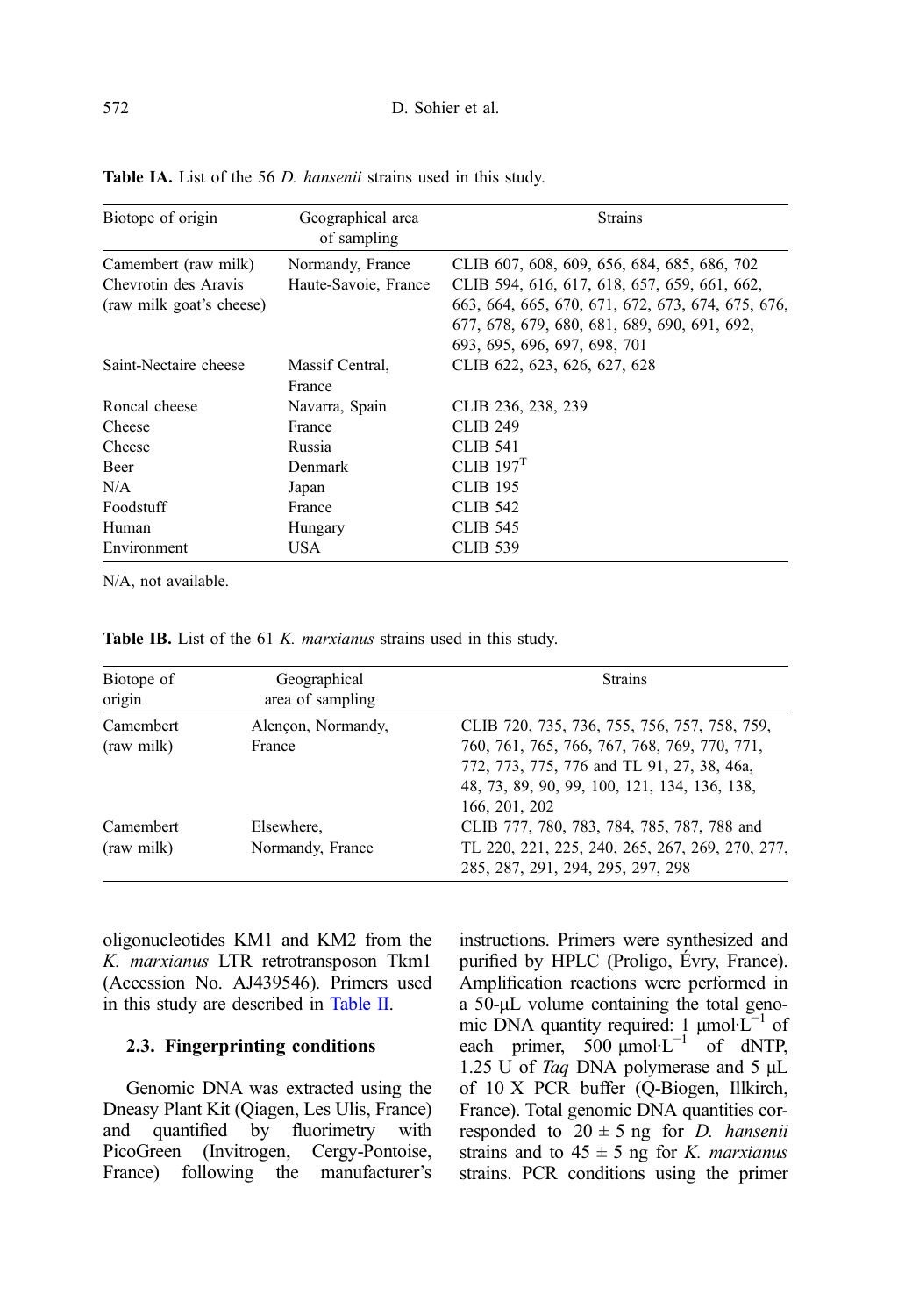| Species      | Name            | Sequence                       | Simpson's<br>diversity<br>index $(\% )$ |
|--------------|-----------------|--------------------------------|-----------------------------------------|
| K. marxianus | KM1             | 5'-GTTGGTATAATATCTGG-3'        | 98.5                                    |
| K. marxianus | KM <sub>2</sub> | 5'-TTCTAAGGTCCCTACTAC-3'       |                                         |
| D. hansenii  | DH <sub>8</sub> | 5'-CTCAATTTATTCTGACTTCGC-3'    | 96.5                                    |
| D. hansenii  | DH <sub>9</sub> | 5'-GATTGTTGTTGAAGCTATCATTGG-3' |                                         |
|              |                 |                                |                                         |

<span id="page-4-0"></span>Table II. Oligonucleotidic primers used in this study and the associated Simpson's diversity index.

pair DH8/DH9 were as follows: 94 °C for 4 min, 4 cycles of 94 °C for 1 min, 51 °C for 1 min and 72 °C for 2 min followed by 30 cycles of 94  $\degree$ C for 30 s, 44  $\degree$ C for 30 s and 72 °C for 2 min with a final extension completed at 72 °C for 4 min. PCR conditions with the primer pair KM1/KM2 were as follows: 94 °C for 4 min, four cycles of 94 °C for 30 s, 38 °C for 30 s and 72 °C for 2 min, followed by 30 cycles of 94 °C for 30 s, 41 °C for 30 s and 72 °C for 2 min with a final extension at 72 °C for 4 min. PCR amplification was performed with an I-Cycler thermocycler (BIORAD, Les Ulis, France). A total of 35 μL of each reaction mixture was loaded on a 2% agarose gel (wt/vol) (Q-Biogen, France) with 1 X TBE electrophoresis buffer (Q-Biogen, Illkirch, France) containing 0.2 mg·mL−<sup>1</sup> ethidium bromide and run at 120 V in a SUB-CELL GT electrophoresis system (BIORAD, Les Ulis, France) for 3 h.

#### 2.4. Data analysis

All PCR amplification profiles were analyzed with the Bionumerics program (Applied Maths, Ghent, Belgium) [\[31](#page-12-0)]. The performed analysis included (i) normalization of electrophoresis patterns to compensate for minor differences in migration, (ii) subtraction of a non-linear background from the patterns and comparison based on the rolling disk principle, (iii) calculation of Pearson's coefficient for similarity between patterns and (iv) clustering of the patterns using the unweighted pair group method with arithmetic averages [[30](#page-12-0)]. The inter-LTR PCR discriminatory level was evaluated using Simpson's diversity index D  $(D = 1 - 1/N$   $(N - 1)$   $\Sigma x_i$   $(x_i - 1)$ ), where N is the number of strains and  $x_i$  is the number of strains per group [\[31\]](#page-12-0).

## 3. RESULTS

## 3.1. Inter-LTR PCR amplification discriminating performances

Oligonucleotidic primers were designed to match conserved regions of the LTRs aligned with ClustalX (data not shown) and used to PCR amplify genomic DNA from various strains of D. hansenii and K. marxianus species. Different primer pairs were tested; those leading to the most discriminating results were selected and used throughout this study  $(Tab, \Pi)$ . To ensure repeatability of the PCR inter-LTR fingerprinting method, different conditions of amplification were tested with the genomic DNA of three strains in independent exper-iments as described by Gente et al. [\[13\]](#page-11-0) (data not shown).

Fingerprinting profiles were then generated for 56 D. hansenii strains and 61 K. marxianus strains mainly isolated from various traditional French cheeses [\[2,](#page-11-0) [20](#page-12-0)]. The genetic diversity was then assessed by examining the clustering of the typing profiles obtained ([Figs. 1](#page-5-0) and [2](#page-6-0)). The selected primer pairs ensure a Simpson's diversity index higher than 95% (Tab. II). The amplified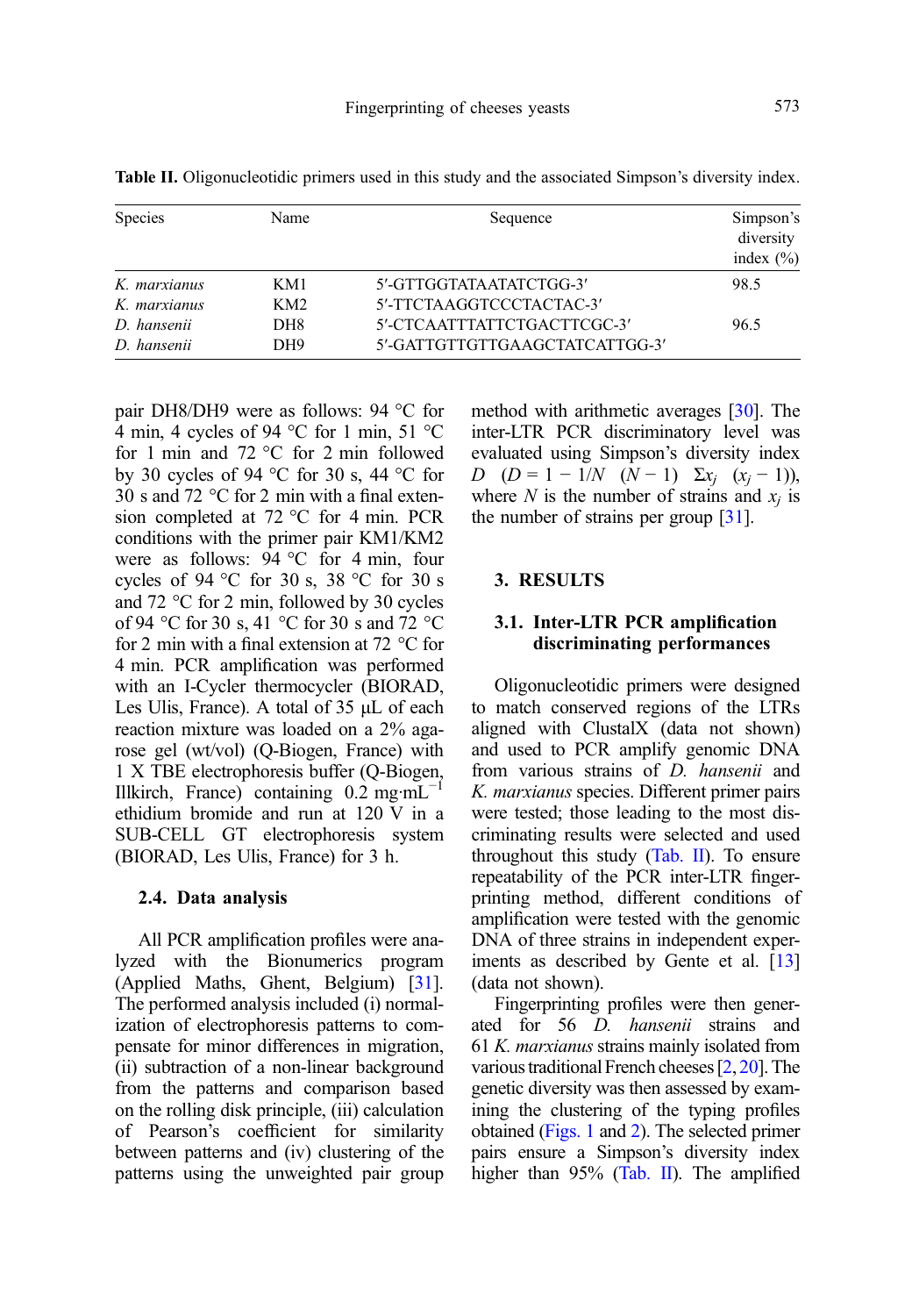<span id="page-5-0"></span>

Figure 1. *D. hansenii* strains inter-LTR fingerprinting. Origin and biotope of isolation of the 56 studied D. hansenii strains is indicated. Stars indicate strains displaying a unique profile. Strains with similar profiles are boxed. The vertical bar indicates the 75% similarity cut-off. Note that, although the strains CLIB 239 and CLIB 677 display similarity below the 75% threshold, they were not grouped in a cluster as their respective profiles are clearly different. N/A: not available.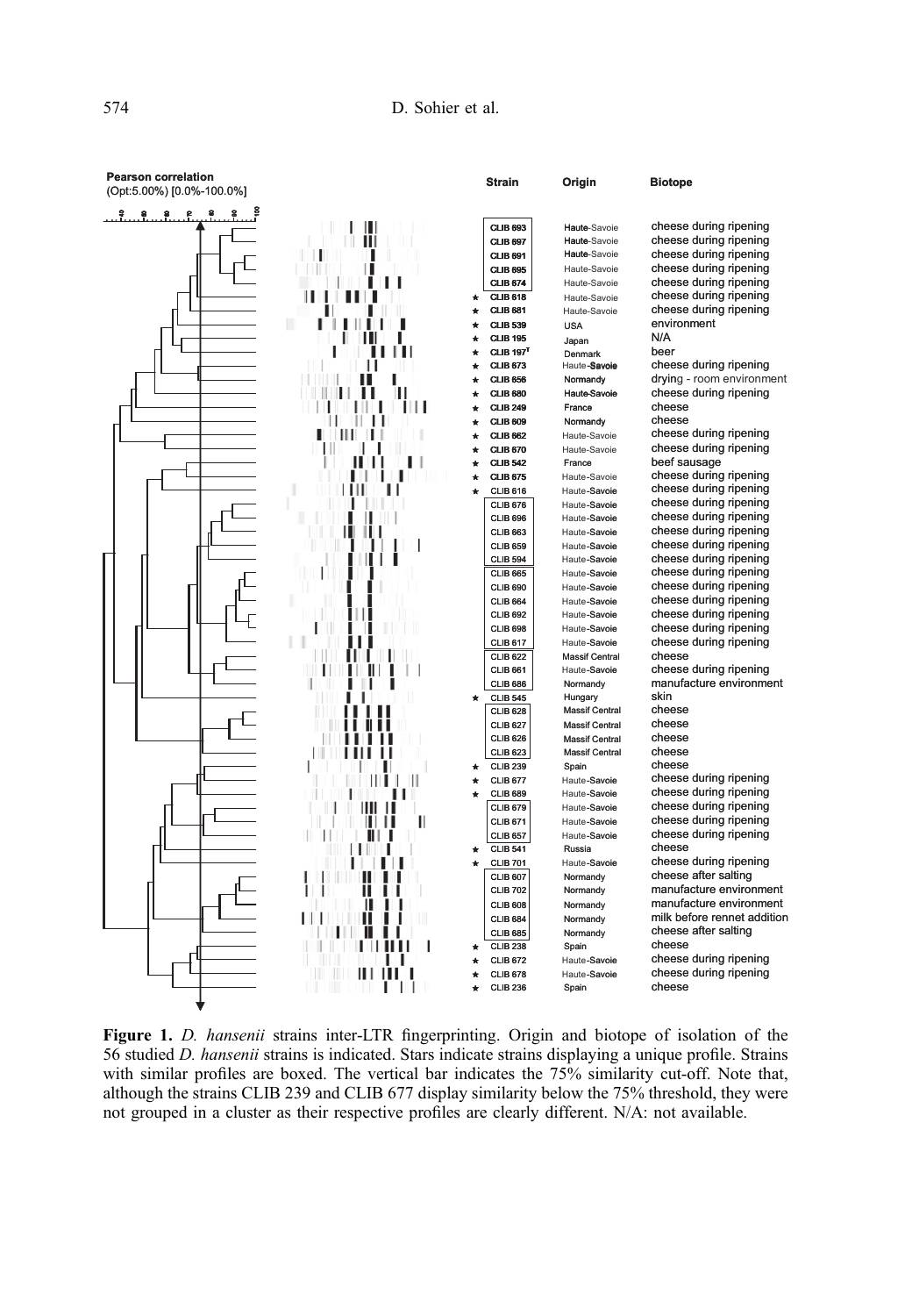<span id="page-6-0"></span>

Figure 2. K. marxianus strains inter-LTR fingerprinting. Origin and biotope of isolation of the 61 studied K. marxianus strains is indicated. Stars indicate strains displaying a unique profile. Strains with similar profiles are boxed. The vertical bar indicates the 85% similarity cut-off.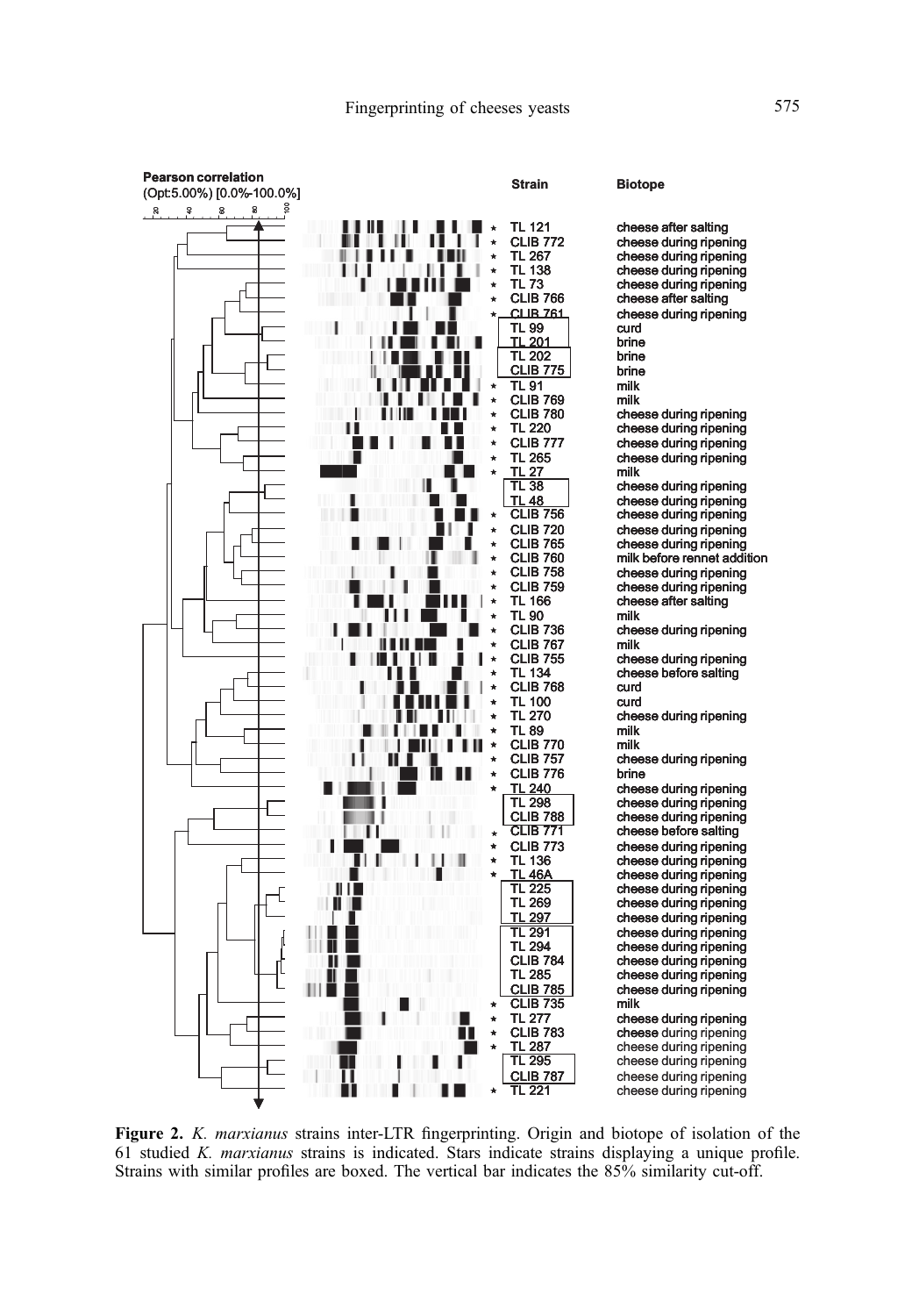bands ranged from 400 to 1300 bp for the genomic fingerprints of D. hansenii strains and from 300 to 1500 bp for the genomic fingerprints of all K. marxianus strains. The patterns of the various strains differed in fragment number, size and intensity.

## 3.2. Genetic diversity within D. hansenii strains in French cheese

For *D. hansenii*, grouping of the profiles led to seven clusters and 25 unique profiles with a similarity coefficient of 75%. Two observations can be made from the obtained inter-LTR profile dendrogram ([Fig. 1\)](#page-5-0). A number of strains share very similar profiles such as CLIB 665, CLIB 690, CLIB 664, CLIB 692, CLIB 698 and CLIB 617. These strains were isolated from the surface of Chevrotin des Aravis in the same batch between 17 and 25 days after the start of the ripening process; their classification into the same cluster is therefore not surprising [\(Figs. 1](#page-5-0) and 3). This is also true for the cluster including CLIB 607, CLIB 608, CLIB 684, CLIB 685 and CLIB 702; these strains were isolated from a Camembert at different times during the first steps of the cheesemaking process or even in the dairy factory atmosphere [\(Fig. 1\)](#page-5-0). These sets of strains are thus associated to a dairy factory and a batch.

The second observation is that, for most of the D. hansenii strains studied, a wide genetic diversity was observed no matter what geographical region the strains were from, the type of cheese analyzed or the process step. Overall, the 56 inter-LTR profiles obtained corresponded to seven clusters and 25 individual patterns ([Fig. 1\)](#page-5-0). This is highlighted in Figure 3 by the clustering of the patterns obtained with 33 strains isolated from the surface of Chevrotin des Aravis between 17 and 25 days after the start of ripening. These strains, isolated from Haute-Savoie, exhibited four clusters and 14 unique patterns. Although some of



Figure 3. Clustering of the *D. hansenii* strain patterns from the same geographical origin. The inter-LTR fingerprinting profiles of a total of 33 strains originating from the Haute-Savoie area and isolated from cheese during ripening are compared. Stars indicate strains displaying a unique profile. Strains with similar profiles are boxed. The vertical bar indicates the 75% similarity cut-off.

the strains were clearly related if not identical (CLIB 691 and CLIB 695, or the already mentioned clusters CLIB 676, CLIB 696, CLIB 663, CLIB 659, CLIB 594 and CLIB 665, CLIB 690, CLIB 664, CLIB 692, CLIB 698 and CLIB 617), these results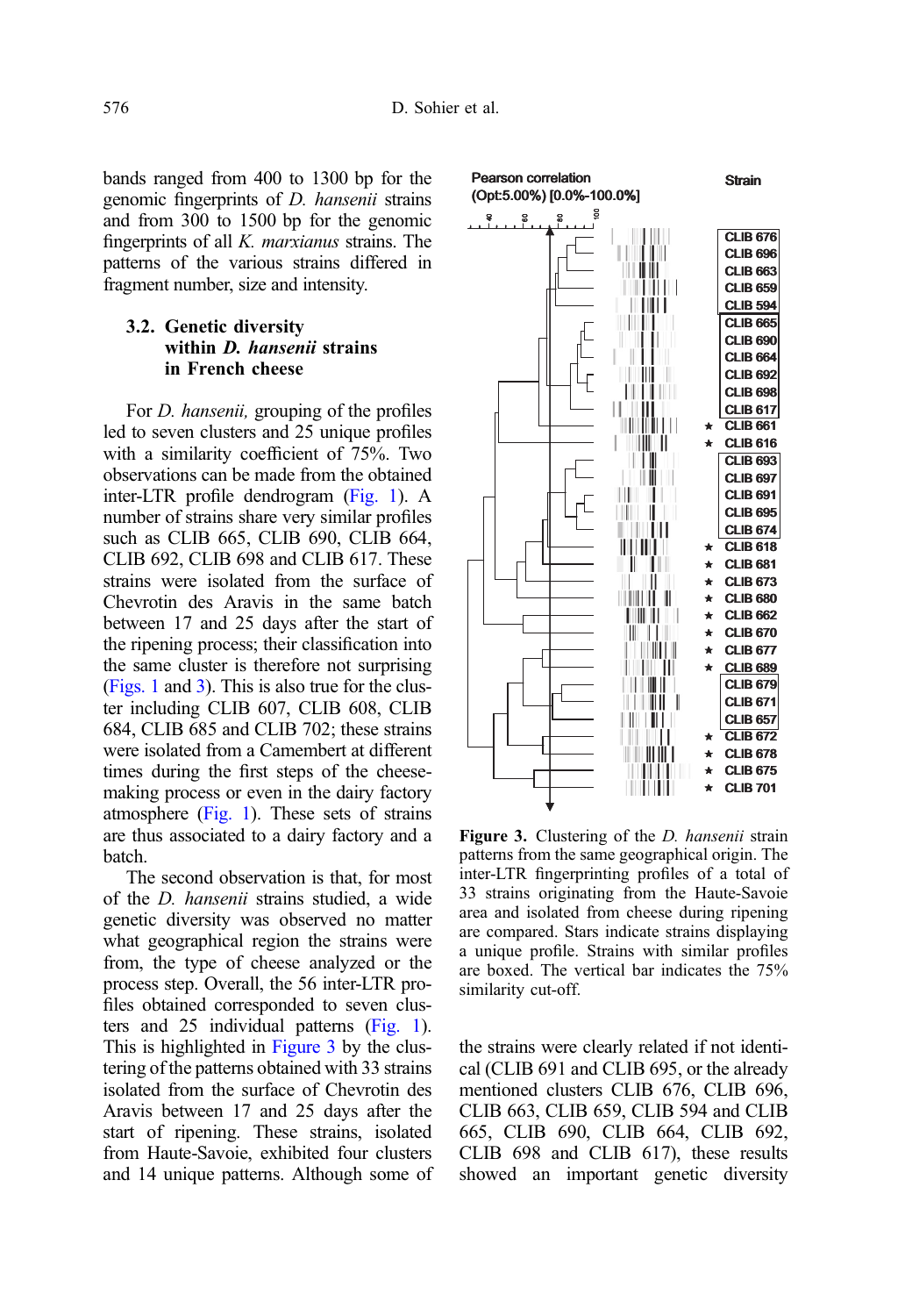among the *D. hansenii* strains isolated from the same batch. Furthermore, we found that eight strains isolated from the Alençon area generated a cluster of five strains constituted of CLIB 607, CLIB 608, CLIB 684, CLIB 685 and CLIB 702 and three individual patterns (CLIB 609, CLIB 656 and CLIB 686) ([Fig. 1](#page-5-0)), indicating that strains isolated from the processing environment were genetically closely related to the strains isolated from the cheese of this region.

## 3.3. Genetic diversity within K. marxianus strains in French cheese

Inter-LTR PCR was performed for 61 strains of K. marxianus isolated from dairy environment and cheese and camembert from several dairy factories in Normandy [\[2](#page-11-0), [20\]](#page-12-0). Data analysis revealed an important genetic diversity among the studied strains seven clusters and 43 unique patterns with a similarity coefficient of 85% ([Fig. 2](#page-6-0)). Some strains grouped in clusters of two, exhibiting similar profiles such as the groups TL 298/CLIB 788 and TL 202/ CLIB 775. Two larger clusters of eight strains (TL 225, TL 269, TL 297, TL 291, TL 294, CLIB 784, TL 285 and CLIB 785), consisted of strains all isolated from the same batch few days after the start of ripening. These K. marxianus strains are very likely identical or closely related. However, the overall diversity was really high. This is illustrated in [Figure 4](#page-9-0) in which clustering of the inter-LTR genetic profiles of 38 strains of the Alençon area showed the existence of three clusters and 32 unique patterns.

As for *D. hansenii*, no correlation was observed between inter-LTR PCR profiles and batch variety, process time, sampling time or place (surface or inside). It has to be noted that we had no example of strains from different origins like geographical localization, batch type or dairy plant sharing a similar profile. Thus, this high specificity displayed by the patterns we have generated indicates that it may be used in the future to associate the strains to the varieties of cheese to ease PDO labeling or to correlate strain technological properties to the type of cheese.

## 4. DISCUSSION

Although the availability of sequences of retrotransposons and LTRs is a prerequisite, these elements proved to be of real interest for the design of primers dedicated to yeast strain typing in species other than S. cerevisiae. In this study, a PCR-based fingerprint method was developed to assess genetic diversity among D. hansenii and K. marxianus strains, based on the variability of the insertion of the LTR retrotransposons, Tdh5 and Tkm1, respectively.

Previous works on D. hansenii have shown that a large genetic variability existed at the chromosomal structure level as monitored by Pulse Field Gel Electrophoresis (PFGE) [[7,](#page-11-0) [24\]](#page-12-0) and at the DNA sequence level [\[8,](#page-11-0) [28\]](#page-12-0). By comparing, for some strains, the typing results of PFGE and inter-LTR PCR methods, we were able to confirm that strains, which were shown to share similar electrophoretic karyotypes in a previous study [[7](#page-11-0)], were closely related using the proposed approach, i.e. CLIB 626, CLIB 627 and CLIB 628 (data not shown). Although transposition monitoring cannot reflect physiological properties of the strains, it can nevertheless indicate that strains are closely related. It is less true for changes in chromosomal structures which are considered to be due to frequent recombination events between repeated sequences leading to reciprocal translocations [\[5](#page-11-0), [26\]](#page-12-0).

As observed for *D. hansenii*, this work showed the extreme diversity among K. marxianus strains. This is certainly linked to the high estimated number of transposons in this species [\[22\]](#page-12-0), but this diversity at the level of transposon distribution must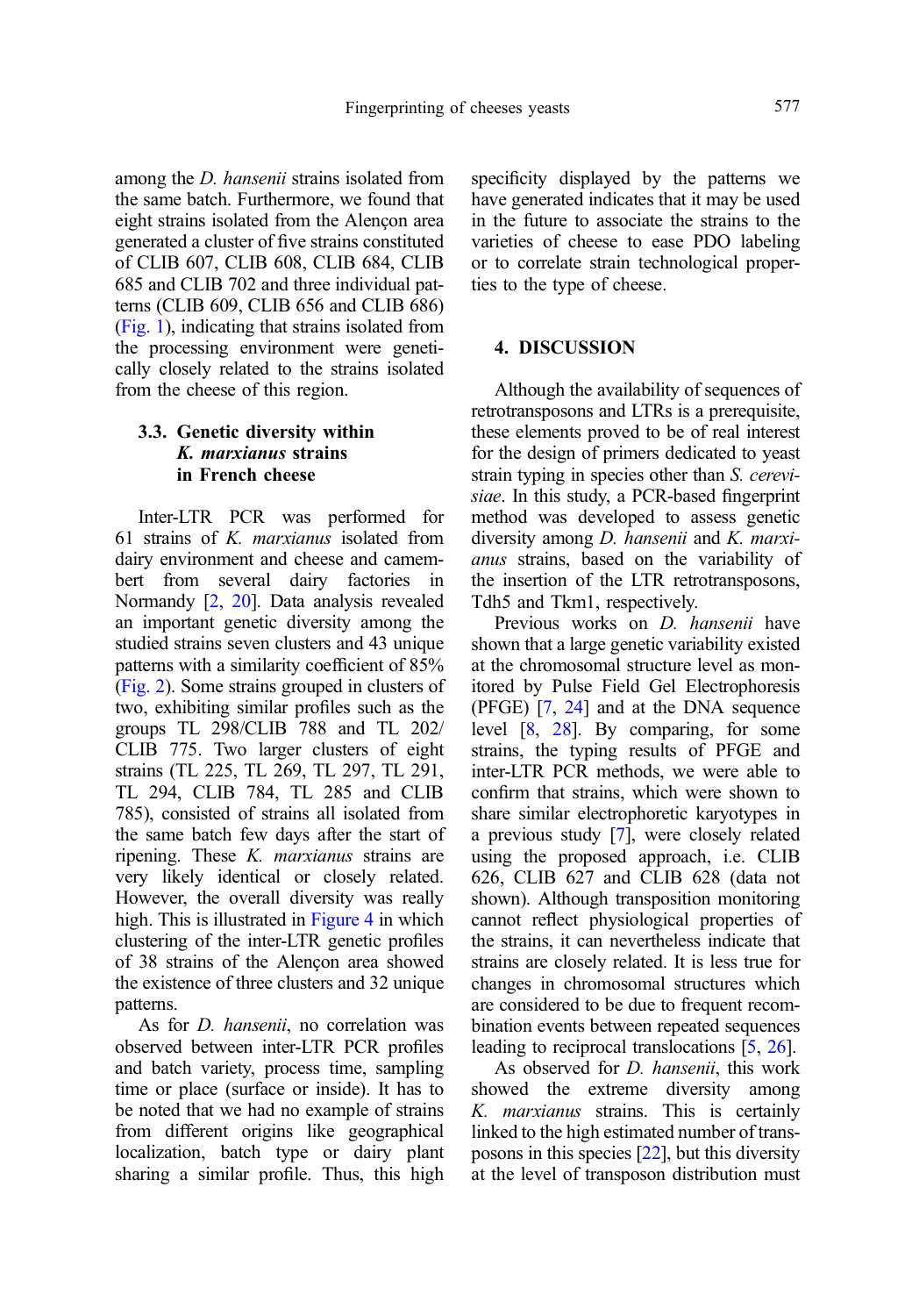<span id="page-9-0"></span>

Figure 4. Clustering of the K. marxianus strain patterns from the same geographical origin. The inter-LTR fingerprinting profiles of a total of the 38 K. marxianus strains originating from the Alençon area are compared. Stars indicate strains displaying a unique profile. Strains with similar profiles are boxed. The vertical bar indicates the 85% similarity cut-off.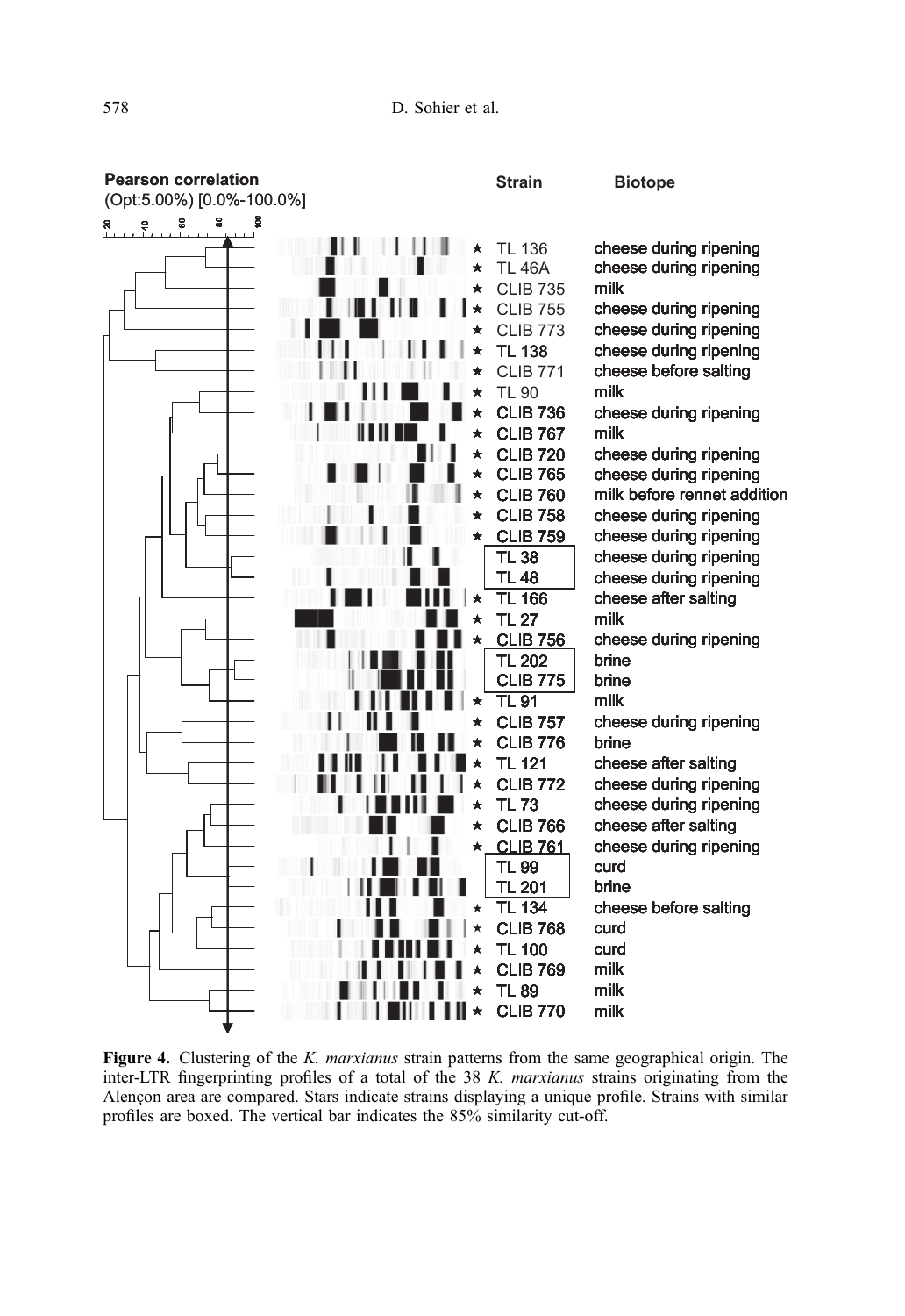<span id="page-10-0"></span>clearly reflect intra-specific genetic diversity. This result indicating a probable high transposition activity is interesting, as a very closely related species K. lactis, another major yeast in cheese, does not seem to carry any active transposon [\[11,](#page-11-0) [22](#page-12-0)]. This work has to be further carried out to evaluate whether the genetic diversity based on the transposition history of the strains tested and observed in this study is correlated in any way with physiological or technological properties.

The fact that most of the strains of our study were isolated from cheese during the ripening process emphasizes the observed diversity; this is especially true for the K. marxianus strains originating from the Normandy Alençon area. A widespread genetic diversity was observed among cheese yeasts isolated from the studied traditional cheese, as previously described for Y. lipolytica and Geotrichum candidum  $[19]$ . The persistence of a high genetic diversity among cheese yeast flora could suggest that traditional cheeses may require the presence of a complex flora for their elaboration.

Although the large majority of the strains displayed a specific profile, we could find a number of groups of two to six strains, sharing a very similar profile. It has to be noted that the strains belonging to these groups were isolated from the same batch or from the same facilities. We found that for D. hansenii, strains isolated from the processing environment were genetically closely related to the strains isolated from the cheese of this region. A similar observation was made with strains involved in the processing of a Danish cheese [[25](#page-12-0)]. This type of strains may be prevalent in the dairy factory, as it was found in the atmosphere of the dairy house, in the milk and in the cheese after draining. In agreement, with these observations, a dominant strain was also found during the production of Danish Danbo type of cheese [[25](#page-12-0)]. One can object to this observation that the typing method used in this work, mtDNA RFLP, is not very discriminant (see [\[28\]](#page-12-0)). A study

assessing technological properties of over 20 K. marxianus strains from water buffalo mozzarella did not differentiate these strains on the basis of the production of end metabolites such as sulfur dioxide, higher alco-hols, ethyl acetate and acetaldehyde [[29](#page-12-0)]. The type of cheese, i.e. of fermentation, may of course be essential with regard to technological properties.

The case of the very close strains of K. marxianus TL 202 and CLIB 775 ([Fig. 2](#page-6-0)) is particularly interesting. Both strains were isolated from brine at different moments, suggesting an adaptation of a certain genotype to these environmental conditions. This indicates that the method described here should therefore allow for following a strain during the cheese-making process environment, materials and ingredients.

In conclusion, inter-LTR PCR fingerprinting is easy and rapid to perform and therefore provides a real alternative to more time- and labor-consuming methods (i.e. PFGE) or less discriminating methods (mitochondrial DNA RFLP). In this study, the inter-LTR PCR characterization of D. hansenii and K. marxianus strains from fermentation and ripening of French cheeses indicates that strains may be specific to traditional cheese type or to an area. These facts are in full agreement with the notions of "terroir" and typicity promoted by the PDO, although further studies are required to evaluate the role of these strains in the cheese typicity and how they can be used by the cheese manufacturers.

Acknowledgment: This work was funded by the Ministère de la Recherche (Program ACTIA 01.4), the GDR/CNRS 2354 "Genolevures II", ARILAIT Recherches, the Bureau des Ressources Génétiques, INRA, ADRIA Développement and ADRIA Normandie.

#### REFERENCES

[1] Baleiras Couto M.M., Eijsma B., Hofstra H., Huis in't Veld J.H., van der Vossen J.M., Evaluation of molecular typing techniques to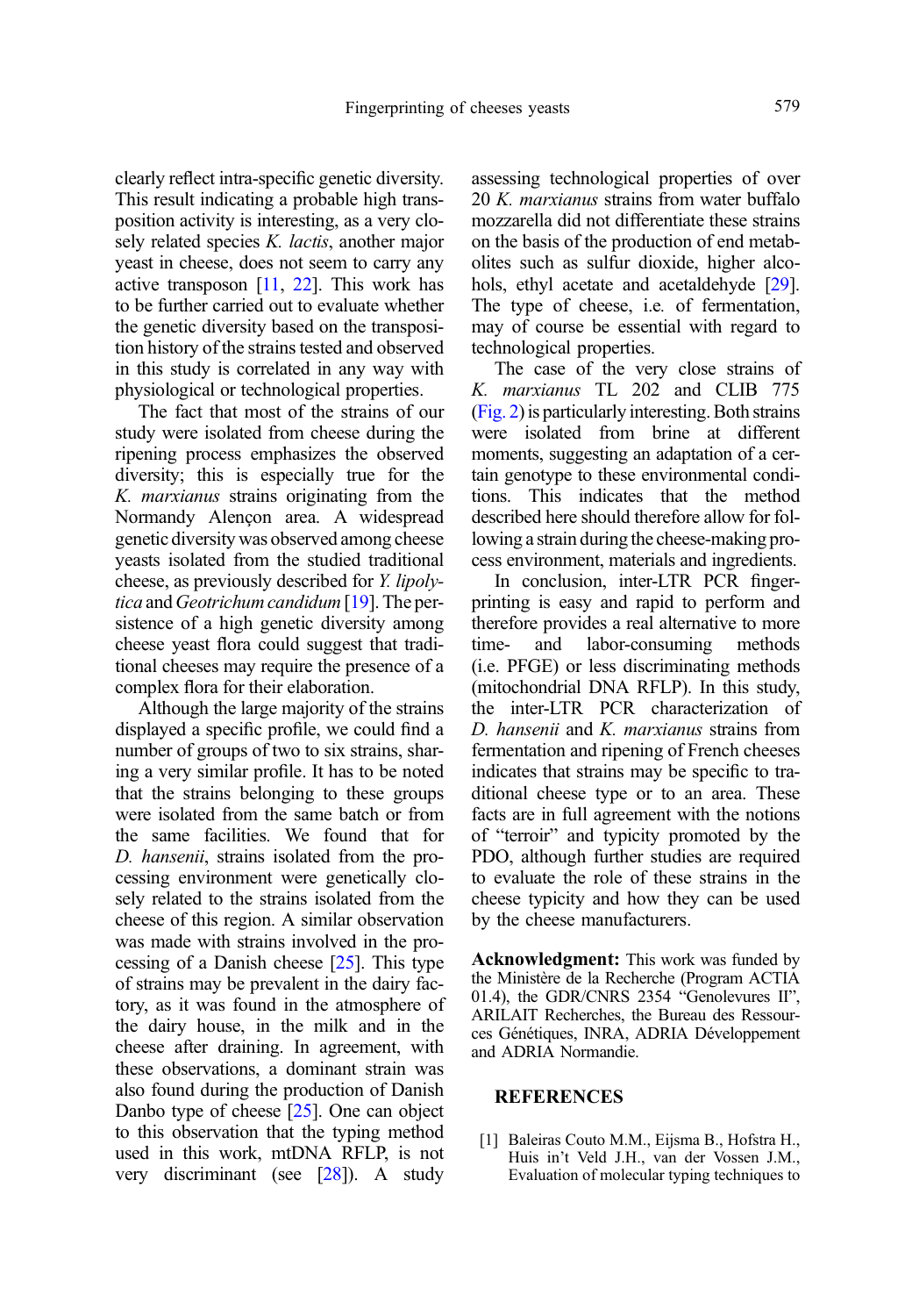<span id="page-11-0"></span>assign genetic diversity among Saccharomyces cerevisiae strains, Appl. Environ. Microbiol. 62 (1996) 41–46.

- [2] Baroiller C., Schmidt J.L., Contribution à l'étude de l'origine des levures du fromage de Camembert, Lait 70 (1990) 67–84.
- [3] Bidenne C., Blondin B., Dequin S., Vezinhet F., Analysis of the chromosomal DNA polymorphism of wine strains of Saccharomyces cerevisiae, Curr. Genet. 22 (1992)  $1 - 7$ .
- [4] Boeke J.D., Transposable elements in Saccharomyces cerevisiae, in: Berg D.E., Howe M.M. (Eds.), Mobile DNA, American Society for Microbiology, Washinghton, DC, USA, 1989, pp. 335–374.
- [5] Casaregola S., Nguyen H.V., Lepingle A., Brignon P., Gendre F., Gaillardin C., A family of laboratory strains of Saccharomyces cerevisiae carry rearrangements involving chromosomes I and III, Yeast 14 (1998) 551–564.
- [6] Cogan T.M., Barbosa M., Beuvier E., Bianchi-Salvadori B., Cocconcelli P.S., Fernandes I., Gomez J., Gomez R., Kalantzopoulos G., Ledda A., Medina M., Rea M.C., Rodriguez E., Characterization of the lactic acid bacteria in artisanal dairy products, J. Dairy Res. 64 (1997) 409–421.
- [7] Corredor M., Davila A.M., Casaregola S., Gaillardin C., Chromosomal polymorphism in the yeast species Debaryomyces hansenii, Antonie Leeuwenhoek 83 (2003) 215–222.
- [8] Corredor M., Davila A.M., Gaillardin C., Casaregola S., DNA probes specific for the yeast species Debaryomyces hansenii: useful tools for rapid identification, FEMS Microbiol. Lett. 193 (2000) 171–177.
- [9] Corroler D., Mangin I., Desmasures N., Gueguen M., An ecological study of lactococci isolated from raw milk in the Camembert cheese Registered Designation of Origin area, Appl. Environ. Microbiol. 64 (1998) 4729–4735.
- [10] Davila A.-M., Diez M., Corredor M., Pagot Y., Wincker M., Gaillardin C., Casaregola S., Use of specific DNA probes for the rapid characterization of yeasts isolated from complex biotopes, Genet. Sel. Evol. 33 (2001) S353–S364.
- [11] Dujon B., Sherman D., Fischer G., Durrens P., Casaregola S., Lafontaine I.,

De Montigny J., Marck C., Neuvéglise C., Talla E., Goffard N., Frangeul L., Aigle M., Anthouard V., Babour A., Barbe V., Barnay S., Blanchin S., Beckerich J.M., Beyne E., Bleykasten C., Boisramé A., Boyer J., Cattolico L., Confanioleri F., De Daruvar A., Despons L., Fabre E., Fairhead C., Ferry-Dumazet H., Groppi A., Hantraye F., Hennequin C., Jauniaux N., Joyet P., Kachouri R., Kerrest A., Koszul R., Lemaire M., Lesur I., Ma L., Muller H., Nicaud J.M., Nikolski M., Oztas S., Ozier-Kalogeropoulos O., Pellenz S., Potier S., Richard G.F., Straub M.L., Suleau A., Swennen D., Tekaia F., Wésolowski-Louvel M., Westhof E., Wirth B., Zeniou-Meyer M., Zivanovic I., Bolotin-Fukuhara M., Thierry A., Bouchier C., Caudron B., Scarpelli C., Gaillardin C., Weissenbach J., Wincker P., Souciet J.L., Genome evolution in yeasts, Nature 430 (2004) 35–44.

- [12] Fleet G.H., Yeasts in dairy products, J. Appl. Bacteriol. 68 (1990) 199–211.
- [13] Gente S., Desmasures N., Panoff J.M., Gueguen M., Genetic diversity among Geotrichum candidum strains from various substrates studied using RAM and RAPD-PCR, J. Appl. Microbiol. 92 (2002) 491–501.
- [14] Hennequin C., Thierry A., Richard G.F., Lecointre G., Nguyen H.V., Gaillardin C., Dujon B., Microsatellite typing as a new tool for identification of Saccharomyces cerevisiae strains, J. Clin. Microbiol. 39 (2001) 551–559.
- [15] Kalendar R., Grob T., Regina M., Suoniemi A., Schulman A.H., IRAP and REMAP: two new retrotransposon-based DNA fingerprinting techniques, Theor. Appl. Genet. 98 (1999) 704–711.
- [16] Legras J.L., Karst F., Optimisation of interdelta analysis for Saccharomyces cerevisiae strain characterisation, FEMS Microbiol. Lett. 221 (2003) 249–255.
- [17] Lepingle A., Casaregola S., Neuveglise C., Bon E., Nguyen H., Artiguenave F., Wincker P., Gaillardin C., Genomic exploration of the hemiascomycetous yeasts: 14. Debaryomyces hansenii var. hansenii, FEBS Lett. 487 (2000) 82–86.
- [18] Llorente B., Malpertuy A., Blandin G., Artiguenave F., Wincker P., Dujon B., Genomic exploration of the hemiascomycetous yeasts: 12. Kluyveromyces marxianus var. marxianus, FEBS Lett. 487 (2000) 71–75.